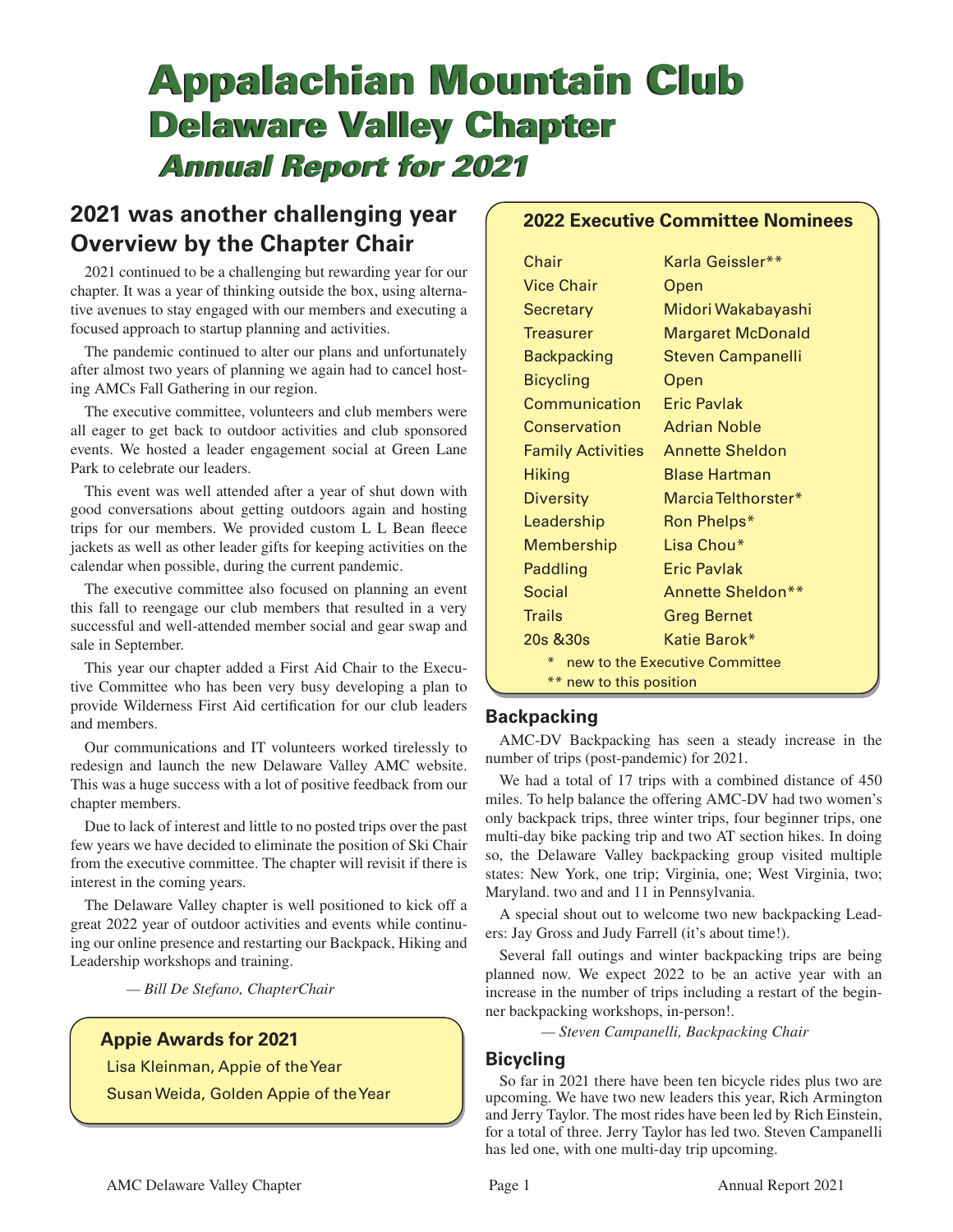Terry Berntsen has led one ride, with one upcoming. Raun Kercher, Dave Mong, and Bob Liston have each led one ride. The number of rides has gradually increased as the COVID-19 pandemic and associated restrictions have lessened.

Our bicycling chair, yours truly, is stepping down after five years of service in that role. I will continue to review bicycling listings for up to six months or until a new chair is selected. It has been fun. I look forward to continuing as a bicycling leader.

 *— Robert Liston, Bicycling Chair.*

### **Communication**

**Weekly Bulletin**: I have been handling the weekly bulletin entirely by myself, since there is a bit of editing to do each week with the increased online activities, plus additions that would not be possible with the older copy-andpaste from a generated form method. Also, we are now including more brief news items.

We now have 1,215 subscribers, up from 1,160 last year at this time and 750 when I took over in May 2017.

**ActDB and activity management:** There have been many problems with the activities database and electronic registration system, too many to enumerate here, including months of outage of the automatic email notification system. This not only resulted in hours of extra work for chapter volunteers which was compounded by poor communication between AMC staff and the chapters.

Things have improve greatly, particularly with the return of paper release forms. This alone has greatly increased leaders' willingness to lead trips, It not only avoids the complexity of the electronic system, it once more makes show-and-go trips possible.

John Rowen has done a top notch job in keeping the trip reporting system, the activities calendar and other electronic functions working during a major web server upgrade and the website migration.

**Website:** Raun Kercher has taken over as webmaster, and did an excellent job of migrating our site to Wordpress. This was necessary because the old platform we used for more than seven years, Adobe Muse, was coming to end of life and would within a year or so become unavailable.

 *— Eric Pavlak, Communication Chair*





#### **Conservation**

With the continuation of the pandemic in-person activities were still significantly curtailed in 2021.

Two work days were held at Baker Camp in Harriman State Park, getting ready for the summer season there.

Two Earth Day events were held, one at Six Mile Run State Park; and our annual clean up at Nockamixon State Park (unfortunately cancelled last year) where a good turnout by AMC members prevented the event from being cancelled again this year

Online we publicized several initiatives, including the Green Amendment to the NJ Constitution, the Regional Greenhouse Gas Initiative, and the Alliance for the Upper Delaware River Watershed.

We are hoping for a return to more in-person events next year.  *— Adrian Noble, Conservation Chair*

#### **Diversity, Equality and Inclusion**

In 2021 the DEI Committee under took the projects listed here. Unfortunately, with the limited number of activities during most of 2021 due to COVID, and with very limited interest

from our Delaware Valley membership in participating in DEI-centered activities, most programs did not come to fruition.

This committee's focus is to ensure that membership and activities of the chapter align with the DEI goals as outlined by AMC headquarters. Our focus is to identify and reduce barriers that limit membership and participation in activities, and to expand the diversity of the Chapter's outreach within the community. The following are some of the activities we investigated or participated in:

• We investigated sponsoring (through our grant program) a local program called Community Bike Works that works with at-risk inner-city children of Allentown and the Lehigh Valley. Unfortunately, since the program did not entirely align with AMC guidelines (since this was a child-based program with strict child protection rules) we decided Bike Works was not eligible for a grant.

• The DEI group hosted Zoom meetings approximately

AMC Delaware Valley Chapter **Page 2** Page 2 Annual Report 2021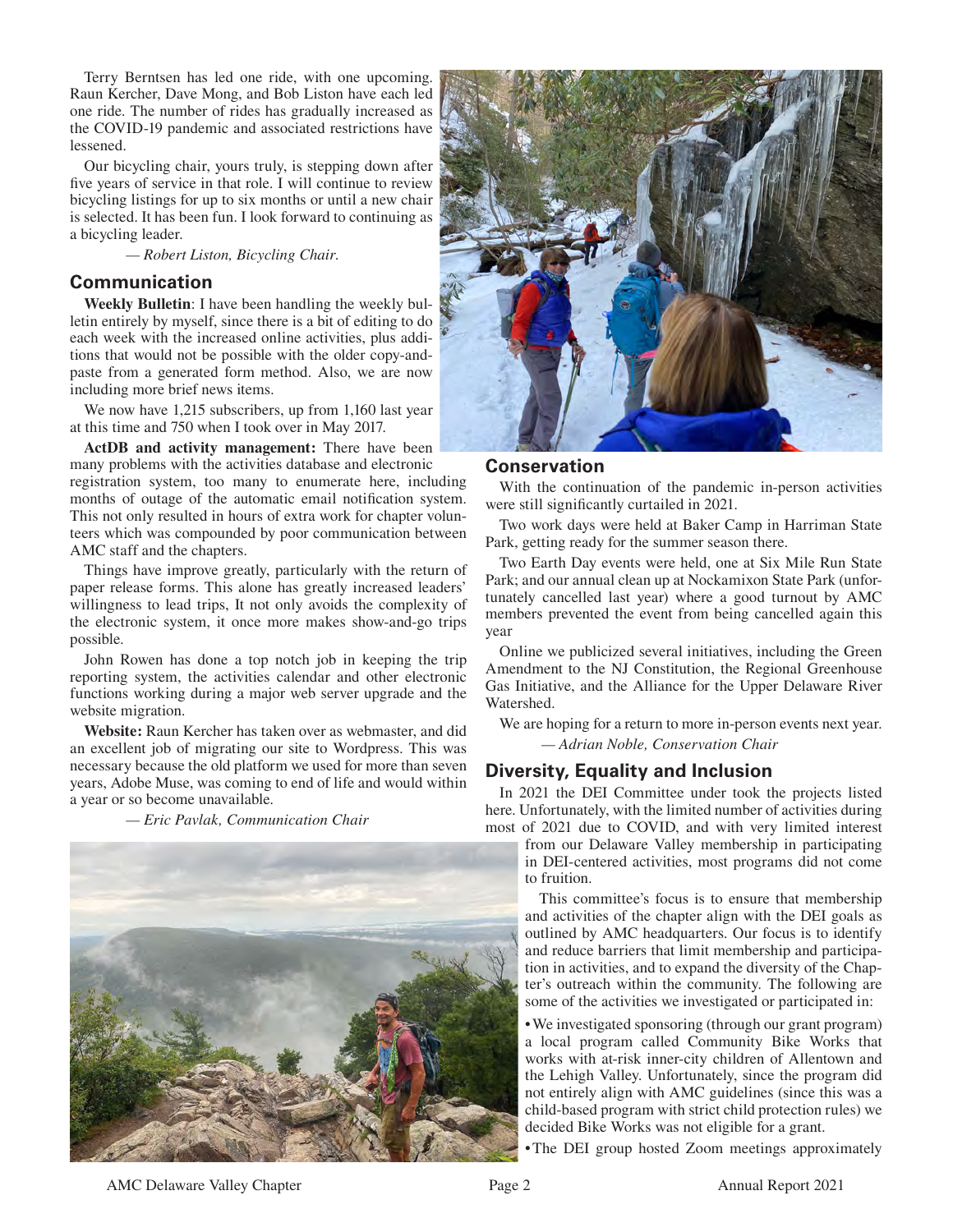bi-monthly through early summer. These meetings were opened up to membership and were posted on our Meetup site as well. Unfortunately, there was no interest from our membership in participating,

- The DEI section of the AMC-DV website was updated. We added a number of DEI focused resources – including readings, videos, etc. We also added updated guidelines for leaders and introduced an urban hikes section. The urban hikes library can be used by any leader to lead hikes in urban areas. The hike outlines include information on accessibility (one hike posted is wheelchair and stroller accessible), and has information on transit options (including bus stop locations, etc.).
- We reached out to a number of other organizations to expand our membership – including other diverse hiking groups and various universities and colleges. Post-Covid we might want to try this again.
- Together with the backpacking chair, we looked at an official gear loaning program. However, due to significant logistics issues, we determined it would be

better to continue with the current informal system and to set aside funds for renting equipment as necessary. REI is the best resource for renting.

- The DEI committee has participated in web-based discussion groups with like-minded organizations (other AMC chapters, NextGen Advisory Council, etc.) with a focus on tackling issues related to diversity and inclusion in outdoors-oriented groups. We are looking for opportunities to use some of the ideas picked up from these larger groups to improve our Delaware Valley outreach.
- The DV DEI group was active in the cross chapter monthly DEI meetings where we participated in discussions about actions and policies that need updating for AMC in general.
- We are planning to host an urban hike in downtown Philly in November. The prospective date is on hold until the possible Septa strike is settled.
- I appreciate the opportunity to work with the executive team over the past couple of years; and I look forward to continuing to work with the new incoming DEI chair.

*— Janet Penner, DEI Chair*

## **Family Activities**

There were 18 family events and activities in this past season.

- Nature and Historic House Walk, Princeton, NJ, 9/27, four adults, two children
- Witherspoon Woods and Community Park North, Princeton, NJ, 10/04 9 adults, six children Audubon Preserve, Plainsboro, NJ, 10/12 three adults, two children
- Herrontown Woods, Princeton, NJ, 11/06, four adults, four children
- Washington Crossing SP, Washington Crossing, NJ, 11/08, four adults, two children
- Princeton Institute for Advanced Study Woods, Princeton, NJ, 11/27 four adults, two children Griggstown Grassland Preserve Loop, Griggstown, NJ, 11/28, six adults, two children
- Woodfield Preserve, Princeton, NJ, 12/12 six adults, four children
- Washington Crossing SP, NJ, Ramble 12/30 , change from Fiddler's Creek due to hunting closure, six adults, seven children.



- Griggstown Grassland Preserve/Graeber Woods, Griggstown, NJ, 3/27 six adults, no children Baldpate Mountain, Titusville, NJ, 4/11 four adults, three children
- Community Park West Windsor, venue change from Mercer County Park due to a triathlon-related road closure of all routes into Mercer County Park, 7/18 11 adults, 11 children
- Night Hike Mohican ridge lookout, Mohican Outdoor Center, Blairstown, NJ, 6/18 nine adults,
- Seven children, this and following event part of a Mohican Family Adventure Weekend Getaway, AT+Rattlesnake Swamp loop, Mohican Outdoor Center, Blairstown, NJ, 6/19 nine adults, seven children
- Family Camping Weekend at Mohican 7/30 to 8/1. 11 adults, 11 children, six families, included: Night hike to the ridge on Friday night, two miles; AT+Rattlesnake Swamp loop, six miles, three families; Coppermine trail to the waterfalls and back, three miles, three families. We note that four of the families were first-time campers, who hope to reprise next year!
- Leader Picnic Family Hike and Games, Green Lane Park, PA, 8/8 hike: two adults, two children

#### **Family Activities Interchapter Note**

An interchapter Zoom Family Activities meeting on 9/23 was attended by Family Chairs from Massachusetts, Worcester, Boston, Connecticut, Narragansett, and Delaware Valley discussed T2 training for Family Chairs to facilitate leaders of family events, creating resources and incentives for family events leaders, tools for leaders, swag for event participants, themes ideabook for family event planning, creating theme hike series. Also plan for periodic Zoom interchapter Family Chair meetings to exchange ideas

So, 2021 was a year with considerable Family activities, and we look forward to an even busier 2022.

 *— Annette Sheldon, Family Activities Chair*

#### **Hiking**

There were 308 hikes scheduled this past year from November 2020 to date. This is roughly half the typical pre-COVID number for the same period, There was an uptick in frequency in response to relaxed COVID guidelines.

There were fewer multi-day hiking events using lodging or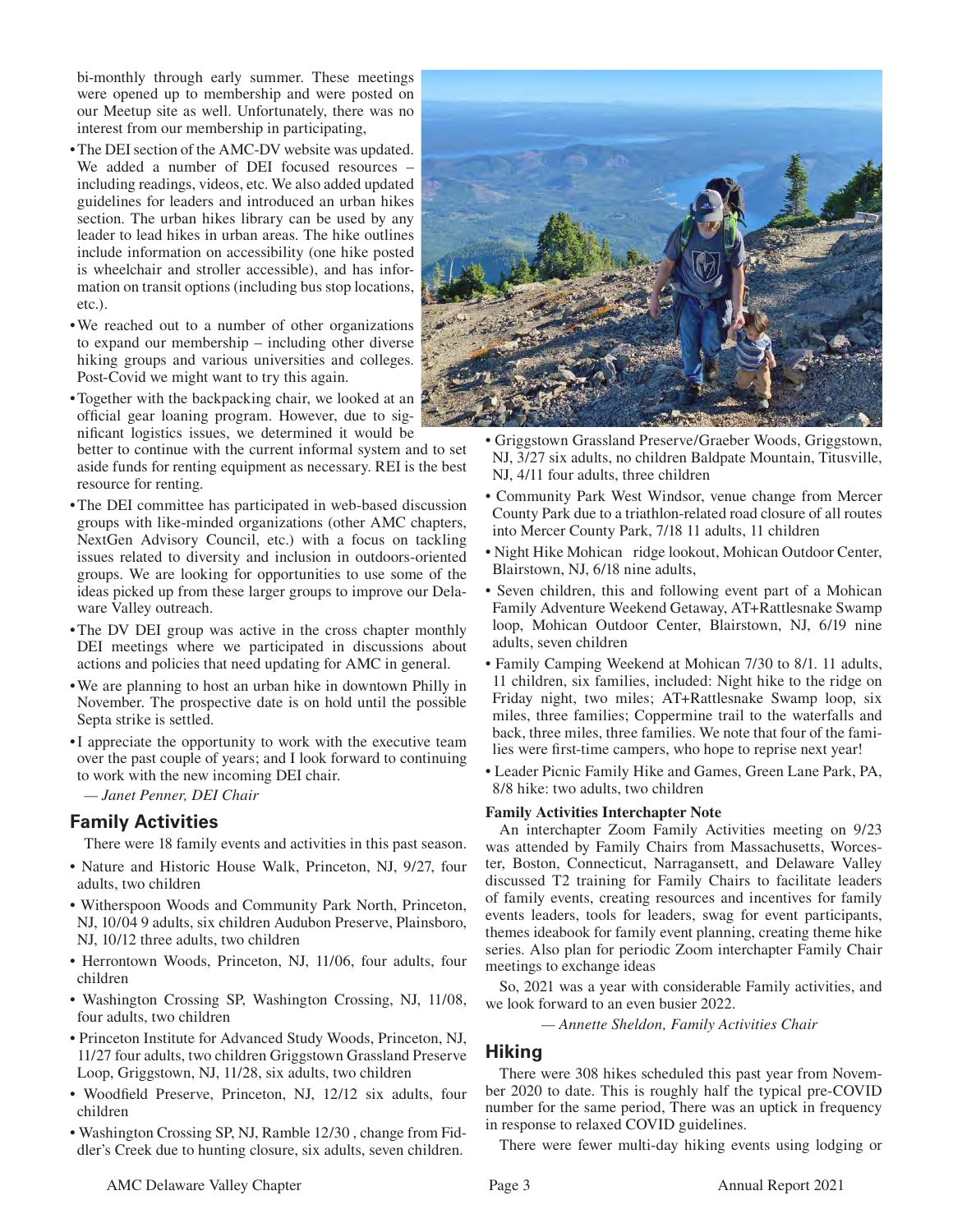basecamp, likely due to COVID precautions. I assumed hiking the chair in early 2021. Prior to that John Rogers temporarily backfilled a hiking chair vacancy created by the departure of Julie Watson in January

 *— Blase Hartmaan, Hiking Chair*



## **Leadership**

In 2021, we welcomed several new leaders as well as existing leaders that became qualified to lead new activities. Our congratulations go out to our new leaders, Lisa Kleiman (hiking), Jerry Taylor (hiking, paddling, biking), Blase Hartman (hiking, BP), Janet Penner (hiking), Jay Gross (backpacking), Karen Rossino (hiking), Kayleen Soffer (hiking). Several of our new leaders have also joined the ranks of DV's Executive Committee.

Throughout the year, the Chapter hosted events to bring our leadership together and reward them for their efforts during the Pandemic. We have seen a notable increase in both the number of events offered as well as more leaders engaging as we emerge from the pandemic.

We at the DV Chapter are excited about the leadership platform envisaged for 2022. The challenges we endured over the last 18 months created opportunities to self-reflect on areas we could improve upon. In early 2022, DV will offer a new session of leader training. This will be a hybrid model consisting of a few evening virtual workshops to cover the basics and increased time for quality in-person experiential training. Experiential training in the outdoors is the best way to learn outdoor leadership. We are AMC-DV strong!

 *— Jeff Fritzinger. Leadership Chair* 

## **Lehigh Valley Group**

The Lehigh Valley Group, now in its twenty-ninth year of existence, had another less-than-typical year this year thanks to COVID. Meetings usually take place in person on the third Wednesday of every month (except December, July August). This year, all meetings have been held on Zoom, due to COVID restrictions. While this has, sadly, resulted in a loss of the in-person contact and sense of community that has been an important

part of the LVG for many years, it has allowed us to schedule programs presented by people from farther away (like New Hampshire and Massachusetts). It has also allowed us to have people from other areas join us via Zoom, which has resulted in an interesting audience from as far away as Florida, South Carolina, Maine, New Hampshire and Massachusetts.

> Programs this year have included presentations on a wide range of topics including: "Improving Your Travel Photos" by Larry Bieber, world traveler and photographer; "What's New in Eastern Pennsylvania State Parks?" by Ian Kindle, Environmental Education Coordinator for Eastern Pennsylvania State Parks; "Conservation on an Astronomical Scale" by Doug Arion, Executive Director of Mountains of Stars; "Delaware Canal Photos—Old and New" by Susan Taylor, Executive Director of the Friends of the Delaware Canal; "AMC's Protect the View Campaign" by AMC Staff members Mark Zakutansky and Cathy Poppenwimer; "Nepal Village Life", by LVG Chair Phill Hunsberger; "Iceland Road Trip" by father-daughter team Phill and Robbin Hunsberger; "August Camp 2021— Maine" by campers Sammie Gibb Roff, Agnes Sablow, Holly Adams leaders Mark Kern, Phill Hunsberger and Lennie Steinmetz.

> Plus "Backpacking the John Muir Trail" by AMC member Margot Lacey. Past Chapter Chair Susan Weida provided information on upcoming AMC plans and events, Conservation Chair Adrian Noble provided information on local and national conservation efforts, Trails Chair Greg Bernet and AT Coordinator Dan

Schwartz provided info on upcoming trail work events AMC staff members Mark Zakutansky, Kimberly Witt, Mark Brizendine Danielle Guttman provided updates on AMC local and national projects and plans.

While our in-person meeting attendance usually ranges from 30 to 40 people, our ZOOM meetings included as many as 75 participants. We look forward to continuing our monthly LVG meetings in 2022 are hopeful that we will soon be able to return to in-person gatherings.

*— Phill Hunsberger, Lehigh Valley Group Chair — Lennie Steinmetz, Lehigh Valley Group Co-Chair*

## **Membership**

The pandemic has caused events and activities including new member get-togethers, welcome hikes, volunteer opportunities, and community events to be placed on hold in 2021.

Fortunately, we were able to hold a leader picnic at Green Lane in late summer. The picnic provided an opportunity for leaders across all activities with the chance to reconnect, in person, for the first time in months. At the leader picnic the Executive Committee was delighted to provide leader gifts of fleece jackets, complete with the chapter name and AMC logo, to all current AMC leaders! Leaders unable to attend the leader picnic, who have not yet received their leader gift, are encouraged to get in touch via email at membership@amcdv.org. While we are not mailing fleeces, we'd love to determine the best way to "pass" along" your fleece to you.

More recently, the annual gear swap and member social took place in late September. For the first time we met at the Central Bucks Senior Center in Doylestown, PA. The outdoor pavilion and spacious indoors center received rave reviews from participants. We anticipate next year we will need to make more tables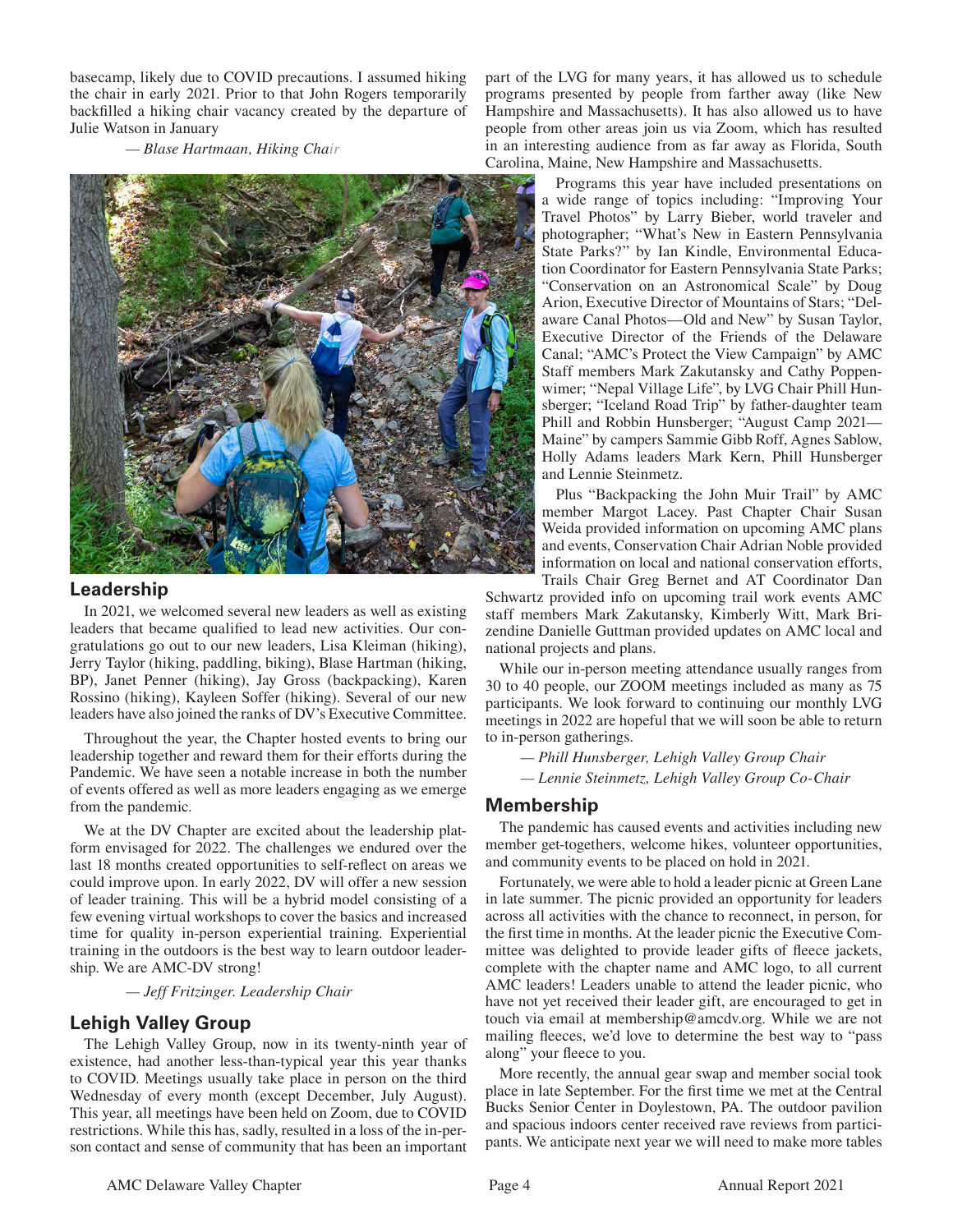available for our gear swappers. Even in this challenging year, we had so much interest participants had to display swap and sale items on shared tables and benches.

*— Amy Williams, Membership Chair*



## **Paddling**

I held an online paddling information session with 25 attendees and provided them with a paddling resource package.

At the beginning of the season, AMC rules effective;y barred automobile shuttles. Our first trip of the year used a bicycle shuttle. Then the club finally adopted the recommendation I made to the IPC and the OLDC the previous year: four people per car wearing masks, windows open.

We ran 20 trips, including nine on the Delaware River, two on Crosswicks Creek, one on the Millstone River, one on the Raritan River, plus Pinelands paddling on the Oswego River and Cedar Creek. In addition, we had lake trips on Lake Nockamixon and Merrill Creek Reservoir, and a bay paddle at Island Beach State Park.

With our club's ban on screening for vaccination status, and the necessity of close, face-to-face participant contact, we decided not to offer our usual swiftwater safety course.

I participated in three meetings of the IPC (Interchapter Paddling Committee) and in the IPC's paddling training development program. IPC meeting topics have covered skills training, diversity and inclusion in paddling, and the management of AMC's Waters and Rivers Conservation Fund.

*— Eric Pavlak, Paddling Chair*

#### **Leroy Smith Shelter**

The Shelter Watch care-taking program is on-going since the Shelter's dedication in 1973.

Shelter watchers check the conditions and remove debris at the shelter, composting privy and adjacent tent camping site, and three lower Springs. They an entry in the shelter's log book and report the findings to the shelter chair.

In the 2021-22 season there were 23 weekly watches from April through October; and 13 bi-weekly watches, November through April. There were 14 single watchers and 11 double or triple watchers during the year.

This season the Katellen trail, a 3/4 mile route from the

parking lot to the shelter, received a major overhaul with Dan Schwartz leading groups of five or siz and Charlie Ogleand moving rocks and trees on his routine watches.

Thirteen of the shelter watchers have more than five years of

shelter watching experience, with several ranking 10 years. If you know persons who might become watchers, I welcome your references and will contact them.

 *— Patricia Sacks, Shelter Chair*

## **Social**

For the first seven months of 2021 AMC DV in person social activities were not permitted due to the pandemic.

On August 8, we were able to celebrate our leaders and encourage them to post events with an outdoor picnic in Green Lane Park. The turnout was amazing and everyone made the event a success.

In September we held the member dinner which was planned in a short amount of time since COVID variants were spreading and no one know what restrictions would be enforced. The dinner was basic.

I'm stepping down as Social Chair and will be available to help the new chair if needed.

 *— Karen Rossino, Social Chair*

## **Trails**

The 2021 season saw more of a return to regular pre-COVID rates of trail work, but still has not been at the pre-COVID level of 2019. The biggest difference was that regular Appalachian Trail maintenance was started again after a year of no official regular maintenance. In 2020, AT maintenance was done on an unofficial, ad hoc basis by a few individuals. This year, our AT crew leader, Dan Schwartz, scheduled five official AMC- DV work trips. Dan and others, including myself, Noelle Schwartz, Dan Loughner, Mike and Kieu Manes also did some ad hoc work trips.

The AT corridor monitor program had a loss of five volunteers this year, but I was able to replace all of them with new volunteers. I held two training sessions where I was able to train all but one of the new volunteers. Ryan Seltzer from the ATC joined me on one of the sessions.

The New Jersey Highlands trail crew did some maintenance at Jenny Jump State Forest and on The Highlands Trail at Musconetcong Preserve. Dan Loughner and I did some chainsawing of blowdowns in both locations as well.

The Pennsylvania Highlands Trail Stewards' work continued on a more regular basis. We completed the new trail from the D & L Canal trailhead up to Ringing Rocks Country Park and installed new steps for the trail as it leaves PA Rt. 32 as well as new water bars on the ascent.

Adrian Noble and I scouted a possible new trail route with Jim Engel of the Tinicum Conservancy on land owned by Bridgeton Township along Rt. 32. We flagged a potential trail through their property to connect with the above trail in Ringing Rocks which will also pass through a private property for which we have received permission for an easement. After the initial scouting and preliminary flagging, no work has been done on this, and I have not had any further communication from Jim Engel, who was supposed to have had further contact with the land owner

AMC Delaware Valley Chapter **Page 5** Page 5 Annual Report 2021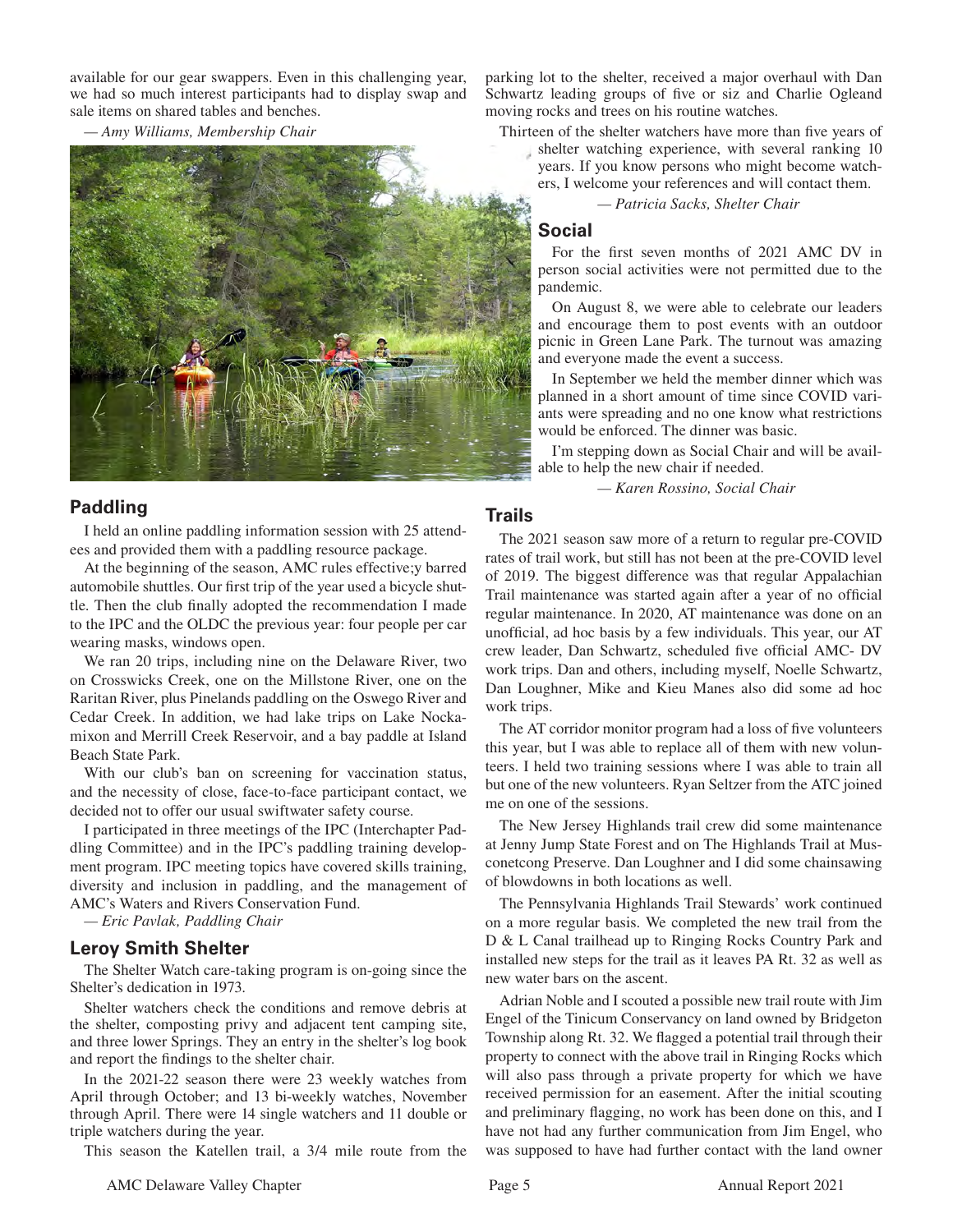

regarding the placement of the trail on her property.

The Pennsylvania Highlands Trail Stewards started work on building a new trail on the north side of Lake Nockamixon between the fishing pond in the Marina area and the Haycock boat launch area at Nockamixon State Park. We have flagged the potential route with the exception of one section. Through a referral and a donation by one of the members on the Pennsylvania Highlands Trail Network Steering Committee, a tree service company was paid to bring in heavy equipment to clear certain areas of the proposed route which were too difficult to do by hand. This was done in April. Unfortunately, due to the presence of small creeks and rocks, the equipment was unable to complete the entire bad section, so we will have to do that section with hand tools. The Stewards started work on the trail in June and again in September, but the weather has proven to be too hot for the work, so it has been suspended. I expect to start again in October and November.

As mentioned above, AMC-DV trail work is still not back to pre-COVID levels due to the fact that Valley Forge NHP has not allowed volunteers to work on trails since March of 2020! The VF crew leader, Jose Ibarra, has tried to get them to change their policy to no avail so far. He recently mentioned that he thought there might be some movement on this subject, but I have not heard from the VF Volunteer Coordinator as of this date.

**20s & 30s**

Due to the pandemic, 2021 has presented another year of challenges for leaders in the 20s & 30s group. The year started off with a successful series of online yoga sessions for 20s & 30s members, with participants from across all chapters of AMC.

Due to global circumstances and club policies, virtual events served as the most viable channel for engagement with 20s & 30s members. The Delaware Valley chapter had a tough time finding hosts for varied and dynamic virtual events. Many members connected with events led by other chapters. As restrictions lifted, outdoor activities for 20s & 30s folks began to appear on the calendar, namely outdoor yoga and walks along the D&R canal.

As leadership for 20s & 30s changes hands at the close of 2021, the hope is to fill the calendar with a range of events from a diverse group of leaders

*— Kristen Fakzone, 20s & 30s Chair*

## **Treasurer**

#### **Overall Financial Assessment**

The activities of the Delaware Valley Chapter resulted in a surplus for the 12 months ending on September 30, 2021.

The COVID-19 pandemic continued to affect the activities of the Chapter during the period reported. The results for 2020 include some of the revenues and expenses from prepandemic 2019, thereby skewing the comparisons.

#### **Financial Details**

The Chapter's books are maintained on a cash basis in a computerized accounting system.

The Delaware Valley Chapter operates as a branch of the Appalachian Mountain Club, a non-profit corporation with headquarters in Boston, Massachusetts. Chapter financial activities comply with rules established by the AMC, including the AMC fiscal year from January 1 through December 31. The Chapter provides an annual financial report, within one month after completing the fiscal year, for the AMC audit and inclusion in the annual club wide financial report.

Chapter income comes primarily as an allocation of a portion of the AMC dues paid by members who reside in the Delaware Valley area. In the 12 months covered by this report, the dues allocation provided 71.2% and 34.6% in 2021 and 2020 respectively of the annual income.

Because this report occurs before the end of the official fiscal year, it follows the format from recent prior years and covers a 12-month accounting period from October 1, 2020 through September 30, 2021.

 *— Margaret McDonald, Treasurer*

#### **Financial report follows**

 *— Greg Bernet Trails Chair*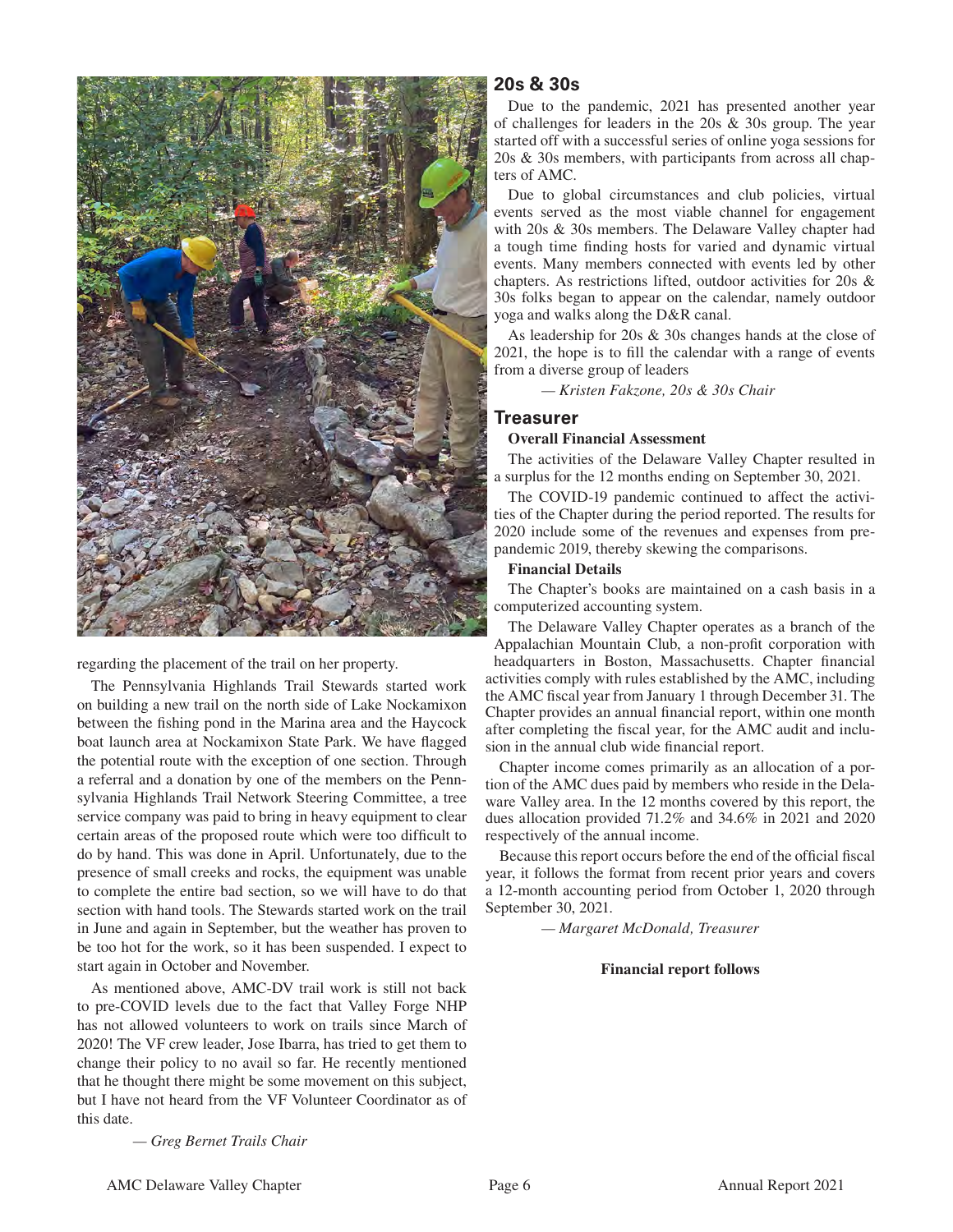| Delaware Valley Chapter Appalachian Mountain Club        |                |                 |  |
|----------------------------------------------------------|----------------|-----------------|--|
| Comparative Statement of Operational Income and Expenses |                |                 |  |
| For 12 Months Ended September 30                         |                |                 |  |
|                                                          |                |                 |  |
|                                                          | 2021           | 2020            |  |
| Income                                                   |                |                 |  |
| <b>Allocation from AMC Dues</b>                          | 15,331.75      | \$<br>16,294.50 |  |
| <b>New Membership Sales</b>                              | 920.00         | 650.00          |  |
| <b>Reimbursement from ATC</b>                            | 0.00           | 8,275.12        |  |
| Contributions                                            | 22.80          | 473.00          |  |
| Other Income                                             | 0.00           | 2,995.22        |  |
| <b>Interest from Bank Accounts</b>                       | 7.42           | 6.40            |  |
| <b>Activities-Trips</b>                                  | 5,240.00       | 18,338.30       |  |
| <b>Total Income</b>                                      | 21,521.97      | 47,032.54       |  |
| <b>Expenses</b>                                          |                |                 |  |
| Communication                                            | 1,538.21       | 1,574.91        |  |
| Attendance at Club Wide Meetings                         | 0.00           | 1,394.05        |  |
| <b>Trails and Shelter Maintenance</b>                    | 1,100.84       | 8,730.69        |  |
| Recognition                                              | 8,800.62       | 2,005.27        |  |
| <b>Chapter Social Events</b>                             | 1,087.00       | 2,334.95        |  |
| <b>Committee Expenses</b>                                | 0.00           | 718.14          |  |
| <b>Activities-Trips</b>                                  | 4,305.29       | 19,637.26       |  |
| Leadership and Outdoor Skills                            | 600.00         | 913.45          |  |
| <b>Other Expeneses</b>                                   | 1,178.25       | 1,643.88        |  |
| Donations                                                | 350.00         | 890.00          |  |
| <b>Total Expenses</b>                                    | 18,960.21      | 39,842.60       |  |
| Income over Expense                                      | \$<br>2,561.76 | 7.189.94<br>\$  |  |
|                                                          |                |                 |  |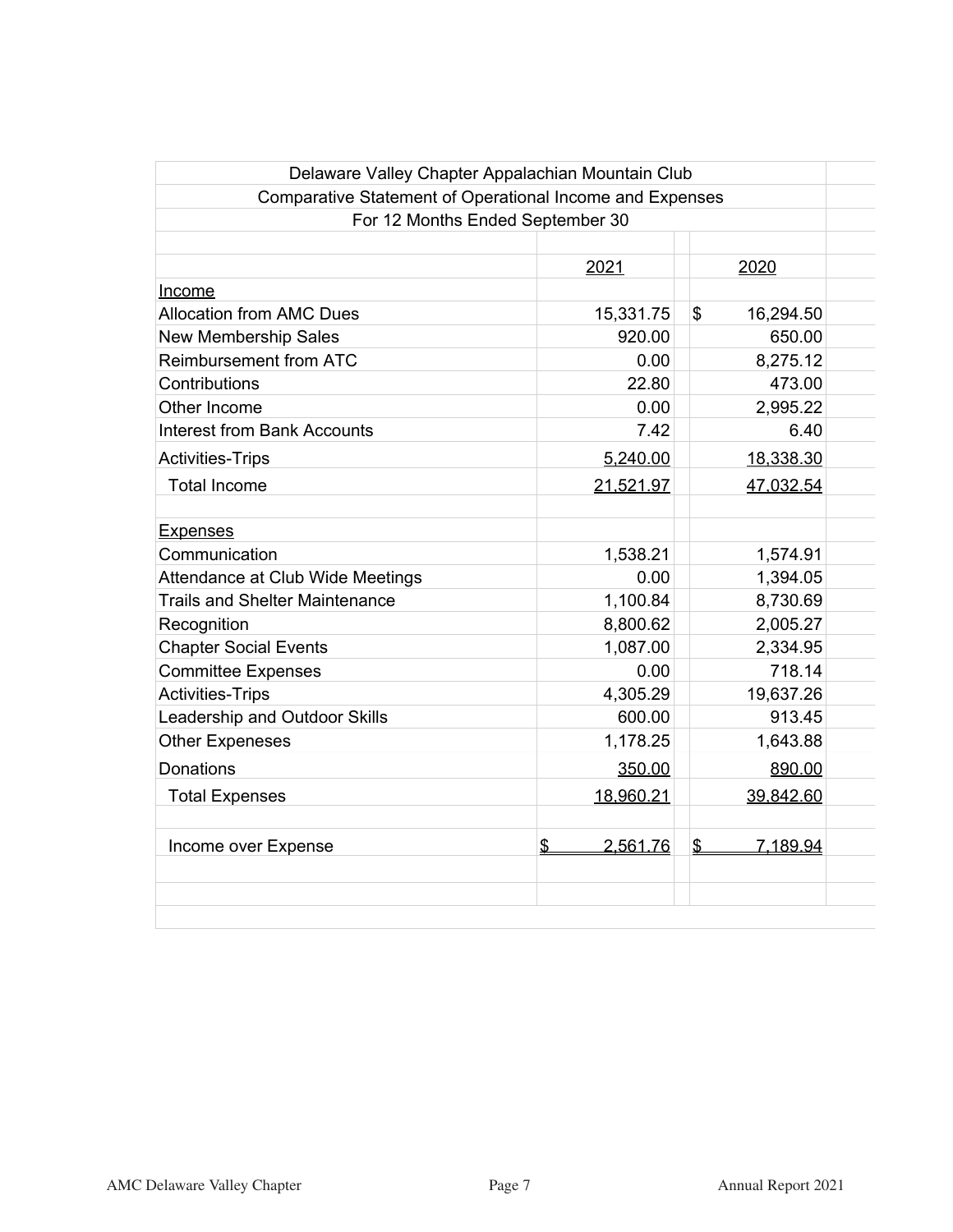| Delaware Valley Chapter Appalachian Mountain Club                                                       |                 |               |                   |                        |
|---------------------------------------------------------------------------------------------------------|-----------------|---------------|-------------------|------------------------|
| <b>Comparative Statement of Cash</b>                                                                    |                 |               |                   |                        |
|                                                                                                         | At September 30 |               |                   |                        |
|                                                                                                         | 2021            |               | 2020              | Increase<br>(Decrease) |
| <b>Checking Account</b>                                                                                 | \$<br>1,416.15  | \$            | 2,040.87 \$       | (624.72)               |
| Money Market Account (Savings)                                                                          | 44,468.45       |               | $33,146.35$ \$    | 11,322.1               |
| PayPal                                                                                                  | 0.00            |               | $310.62$ \$       | (310.62)               |
| <b>Operating Cash</b>                                                                                   | \$<br>45,884.60 | \$            | 35,497.84 \$      | 10,386.7               |
| <b>AMC Investment Account</b>                                                                           | \$<br>71,067.00 | $\frac{2}{3}$ | 80,181.00 \$      | (9,114.00)             |
| * The AMC Investment Account is managed by AMC and is available to Chapters to provide long term growth |                 |               |                   |                        |
| opportunities for funds not needed for current operation. Deposits and withdrawals of these funds are   |                 |               |                   |                        |
| restricted for specfic periods of each calendar quarter.                                                |                 |               |                   |                        |
| Checking and money market funds are FDIC insured bank accounts.                                         |                 |               |                   |                        |
| Cash Assets are divided between two categories as follows:                                              |                 |               |                   |                        |
|                                                                                                         |                 |               | 2021              |                        |
| Operating funds                                                                                         |                 | \$            | 45,884.60         |                        |
| Reserves in Boston (held in cash)                                                                       |                 |               | 32,755.00         |                        |
| Excess Reserves (invested)                                                                              |                 |               | 38,312.00         |                        |
|                                                                                                         |                 | \$            | <u>116,951.60</u> |                        |
| Operating Funds are the funds and reserves for day-to-day operation of the Chapter.                     |                 |               |                   |                        |
| Reserves held by Boston are set aside for Chapter needs.                                                |                 |               |                   |                        |
| Excess Reserves are invested for long-term growth.                                                      |                 |               |                   |                        |
| Questions or comments on this report are welcome and can be addressed to the                            |                 |               |                   |                        |
| Treasurer at the Annual Dinner or by email to treasurer@amcdv.org                                       |                 |               |                   |                        |
| Submitted by: Margaret McDonald, Treasurer, AMCDV.                                                      |                 |               |                   |                        |